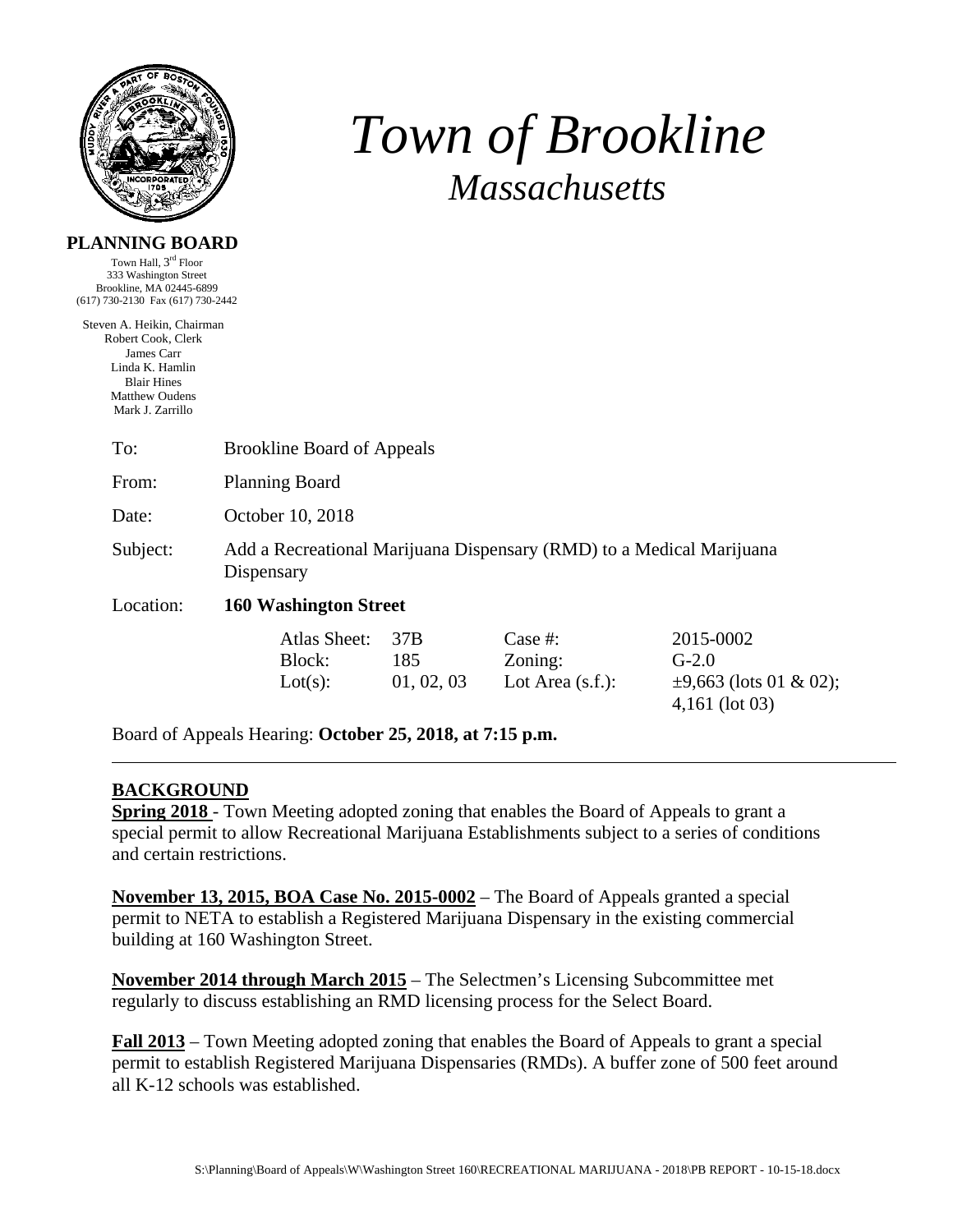## **FULFILLMENT OF PRE-APPLICATION REQUIREMENTS**

The applicant has fulfilled all pre-application requirements for the Marijuana Retailer Application, including holding two community meetings, one six months in advance of filing with the Cannabis Control Commission as required by State regulations, and another one more recently on September 5<sup>th</sup> to review both the existing medical marijuana operations and to answer any questions on the proposed recreational marijuana use; submitting all needed plans and documentation to the various municipal departments, including Police, Health, Fire and Public Works; and providing tours of both the 160 Washington Street location and the applicant's affiliated grow facility in Franklin, Mass. to Select Board members and Planning Board members, as well as Town Meeting Members and municipal staff as requested. In addition, all requests made by Town Departments to meet with NETA to answer questions and/or address concerns were accommodated.

#### **SITE AND NEIGHBORHOOD**

160 Washington Street is located at the northwest corner of the intersection of Washington Street, Route 9/Boylston Street and High Street in Brookline Village. The two-story classical revival building, formerly the main branch of Brookline Bank, has a main entrance that faces the intersection and an entry vestibule on its side façade near the vehicular entrance off of Route 9. A parking lot is at the rear, which is bounded by MBTA tracks to the north. The property slopes down towards the parking lot and MBTA tracks. Immediately to the west of the property is a lot owned by Boston Edison Co. used for parking and utility purposes and equipment, which are screened with a chain link fence. Surrounding properties are primarily commercial, though the White Place residential neighborhood is nearby on the north side of the MBTA tracks. The property is located within the Brookline Village National Register District.

### **APPLICANT'S PROPOSAL**

The applicant, New England Treatment Access Inc. (NETA), is proposing to establish an additional principal use, Storefront Marijuana Retailer (Use #29A, Section 4.07 – Table of Use Regulations), at 160 Washington Street, in addition to the already established and active current principal use, Medical Marijuana Treatment Center (Use #20B).

The proposal would require no alterations to the building's exterior, however, the original main door at the corner facing the Washington Street/High Street/Boylston Street intersection could be used as a working doorway for egress only. Previously, this entrance was retained as a feature of the building but was not a usable entrance for the medical marijuana facility. All other changes needed to facilitate the new use would be interior, consisting primarily of establishing new checkout stations in the first floor main lobby area.

### **FINDINGS**

**Section 4.07, Table of Use Regulations, Use #20B** – Marijuana Retailers in addition to a Medical Marijuana Treatment Center: Marijuana Retailers are allowed by special permit in a G District, and all of the requirements under Section 4.13 must be met to be eligible. *Special permit required*.

### **Modification, As Necessary, Of BOA Case #2015-0002**

### **Any Other Relief the Board May Find Necessary**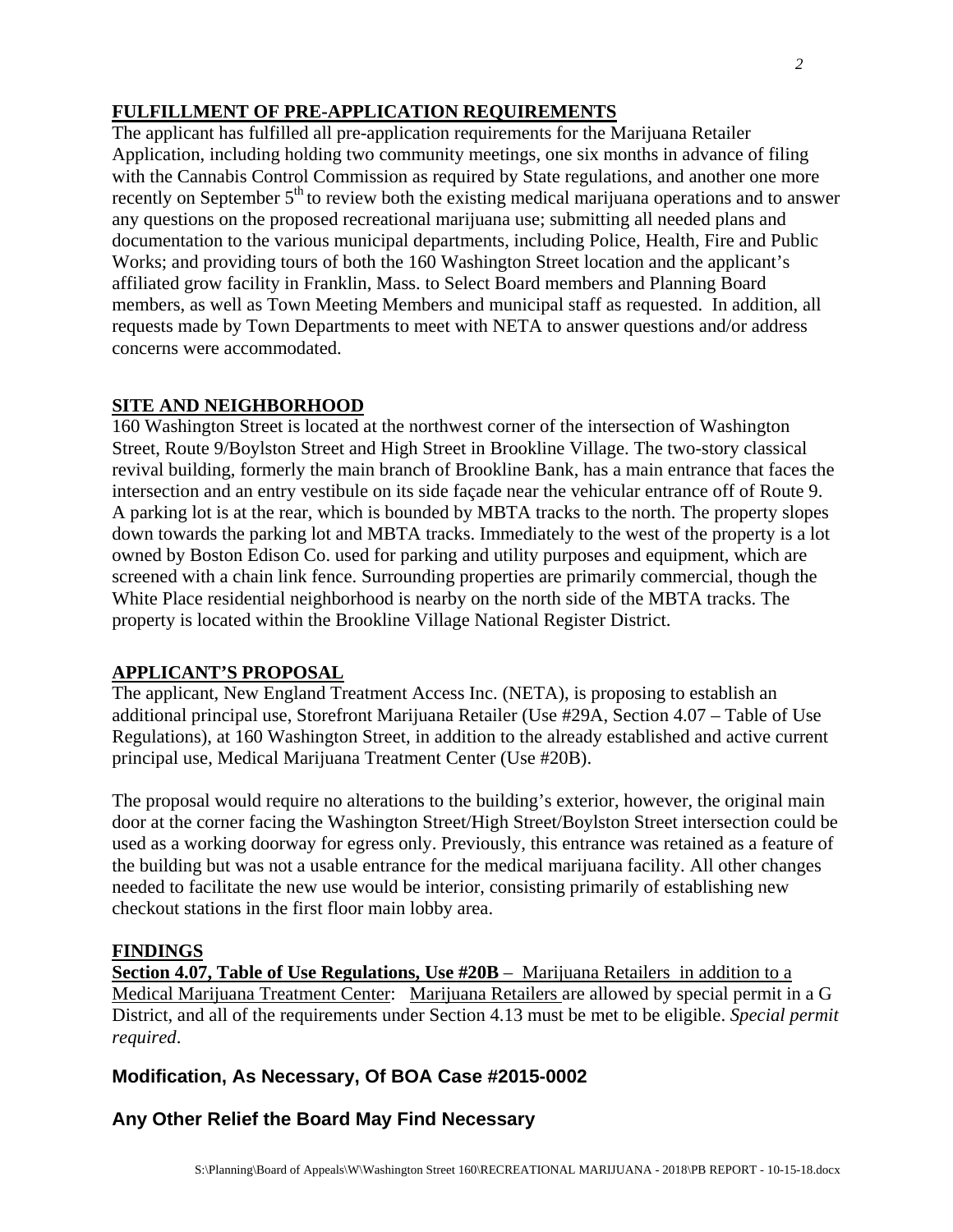#### **STAFF ANALYSIS**

In light of NETA's three year success in running its medical marijuana facility at this site, and the lack of serious problems and/or complaints that have arisen, the Planning Department maintains that it is appropriate to allow recreational marijuana in addition to the existing medical marijuana use, as long as safeguard conditions are imposed. It is of utmost importance that potential impacts including but not necessarily limited to traffic, parking and queueing be continually assessed by appropriate municipal departments and that, if necessary, the applicant remedy any identified issues.

An additional police detail, paid for by the applicant, should be required during the initial six months of operation and extended, if deemed necessary by the Police Department. It is anticipated that the second police detail will supplement the current detail as well as oversee any queuing along public ways, as expanded upon below. Further, the TDM Plan should be strengthened to encourage employees and the public to use means of transportation other than automobiles to the site, other than driving, especially because of the significant increase in the number of patrons projected to be using the site. NETA has arranged to rent 15 parking spaces at Hilton's Homewood Suites. If, for any reason, the hotel is unwilling or unable to provide these spaces in the future, the applicant should be strongly encouraged to identify alternative offsite parking to supplement the existing on-site spaces. Annual licensing by the Selectmen will provide another means of safeguarding the community from parking, traffic, queueing or security issues which might become apparent after its operations have commenced.

The Planning Department acknowledges and anticipates that queuing along the public way will occur during the initial opening of the facility. Therefore, the applicant is strongly encouraged to minimize any negative impacts of queuing on the public way during the commencement of recreational marijuana sales by employing creative ways to limit queuing including, for example, providing time slots, beepers or coffee vouchers. If there is any queuing on public property, the applicant shall be required to insure that a four-foot width sidewalk shall at all times be unobstructed by customers waiting to enter the facility. Further, the applicant should be required to work with the Police Department, Public Health Department and the Engineering and Traffic Engineering Division to insure that queuing does not present a nuisance or threat to public safety.

After an initial period of no longer than six months from the issuance of the certificate of occupancy, queueing should not be allowed by NETA on the public sidewalk, unless permitted under specified circumstances by the Director of Transportation and Engineering in consultation with the Police and Health Departments. It should be noted that under certain circumstances (such as the use of a tent) will expressly require a permit from the Engineering and Transportation Division of the Department of Public Works. Reevaluation of queueing on the public sidewalk can be undertaken at any point that the Town determines that it has become a nuisance or presents a dangerous condition in the opinion of the Police Chief, Director of Engineering and Transportation, or Health Commissioner.

A Host Community Agreement (HCA) between NETA and the Town was signed in April of 2018 and is effective for a period of five years, at which time a new HCA would be negotiated. The HCA contains requirements for annual payments to the Town, operations of the facility, compliance with the TDM, and annual filing. Reports from the Health Commissioner, Acting Chief of Police and the Director of Engineering and Transportation are attached to this report. The Transportation Management Plan compels NETA to comply with numerous mitigation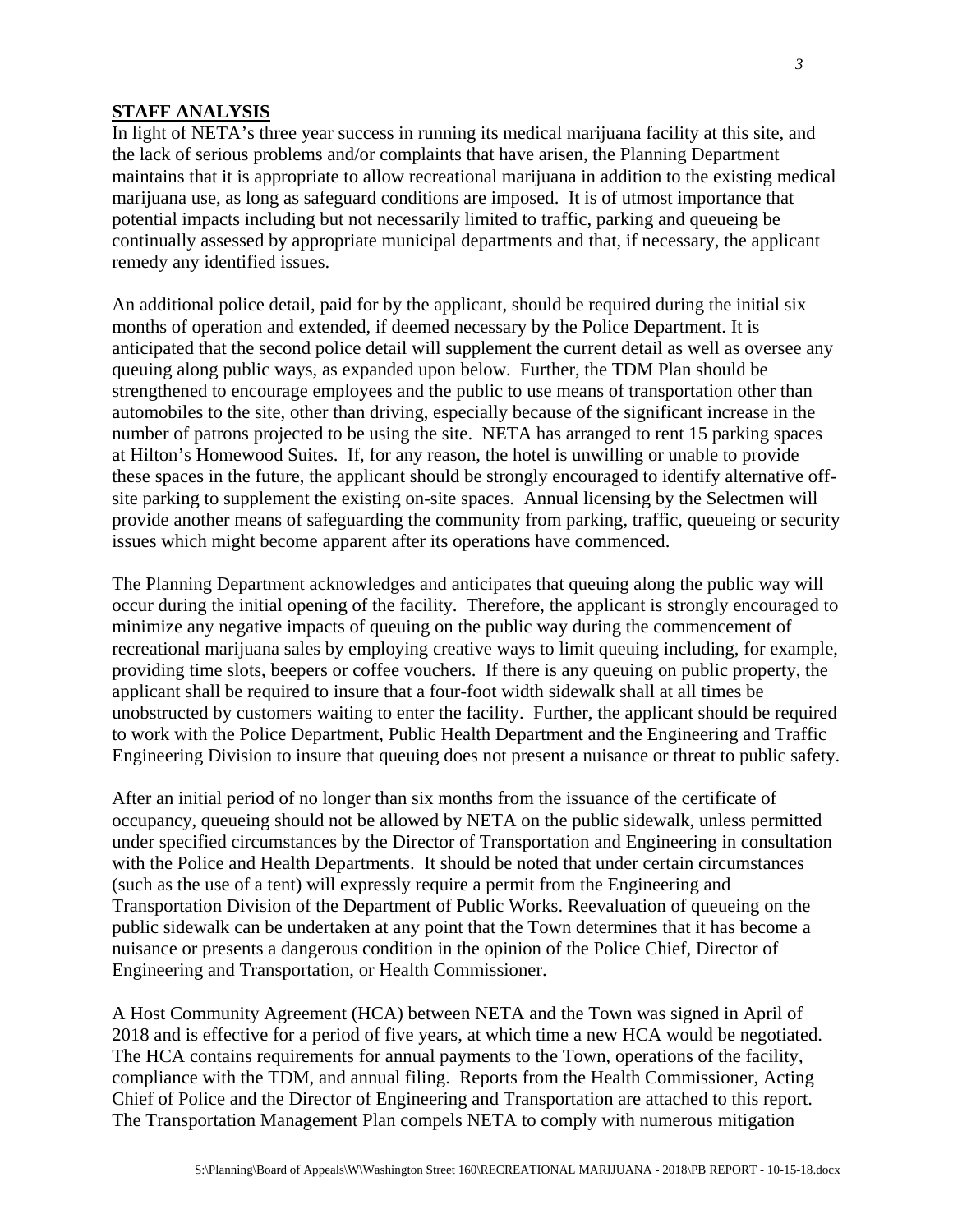measures, including but not limited to: engaging a Transportation Coordinator, providing designated off-street parking, giving at least a 30% T-pass subsidy for employees using transit, and having on-site police details and staff parking managers. Most importantly, there will be an evaluation of traffic impacts at three months and 15 months, and annually from the Select Board during licensing renewal, with remediation required if warranted. The Director of Engineering and Transportation also recommends that the facility should not open prior to 9 am, Monday through Friday (8 am, Saturday and Sunday) to reduce traffic impacts to the adjacent daycare facility, where the majority of drop-offs are between 8 and 9 am, and school children crossing Route 9

#### **PLANNING BOARD COMMENT**

The Planning Board supports this proposal to co-locate adult marijuana use in the same building as the existing medical marijuana use. As part of the required preliminary site plan review process, reports were submitted to the Planning and Building Departments from the Departments of Engineering and Transportation, Police, Fire, Health addressing traffic, parking, security, and safety issues, and included recommendations for conditions to mitigate any impacts. The Planning Board noted Brookline residents' strong support for allowing recreational marijuana in the Town and NETA's good track record in its operation of the medical marijuana facility over the last three years.

The biggest concern for the Planning Board was related to the six month period surrounding NETA's initial commencement of selling adult use marijuana because of the crowds it may draw during its opening period and the possible queueing on the sidewalk that may result. One Planning Board member felt strongly that the queueing should be contained in the parking lot. Lieutenant Raskin of the Brookline Police Department was present at the Planning Board meeting and said this idea had been discussed previously, and it was considered a safety issue to mix cars and pedestrians. The Planning Board was pleased that NETA has agreed to the presence of a second police officer to help control crowds. At least four feet of the sidewalk will be required to be unobstructed at all times. If queueing becomes a safety or nuisance issue, NETA will be asked to find alternative solutions. NETA has already said that they intend to issue discounted vouchers to nearby coffee shops or other retailers so that customers could return at a later time when the line has diminished. Traffic and parking is another concern. Traffic will continue to be controlled by a police officer and several NETA staff, and NETA has secured 15 parking spaces at the nearby Hilton Homewood Suites garage for customer parking. Additionally, traffic impacts will be evaluated and addressed at three and fifteen months after opening, and then annually by the Select Board during the required licensing renewal process. Mitigation measures will be required to address any problems that arise.

#### **Therefore, the Planning Board recommends approval of the site plan by Joe Casali Engineering and dated 10/29/15, and the proposed floor plans and interior elevations prepared by Dennis Colwell Architects and dated 08/16/2018, subject to the following conditions:**

1. Prior to issuance of a building permit, a final site plan, prepared by a registered engineer or land surveyor, and indicating all parking spaces, bicycle spaces, fencing, landscaping, trash and recycling, and utilities, shall be submitted to the Assistant Director for Regulatory Planning for review and approval.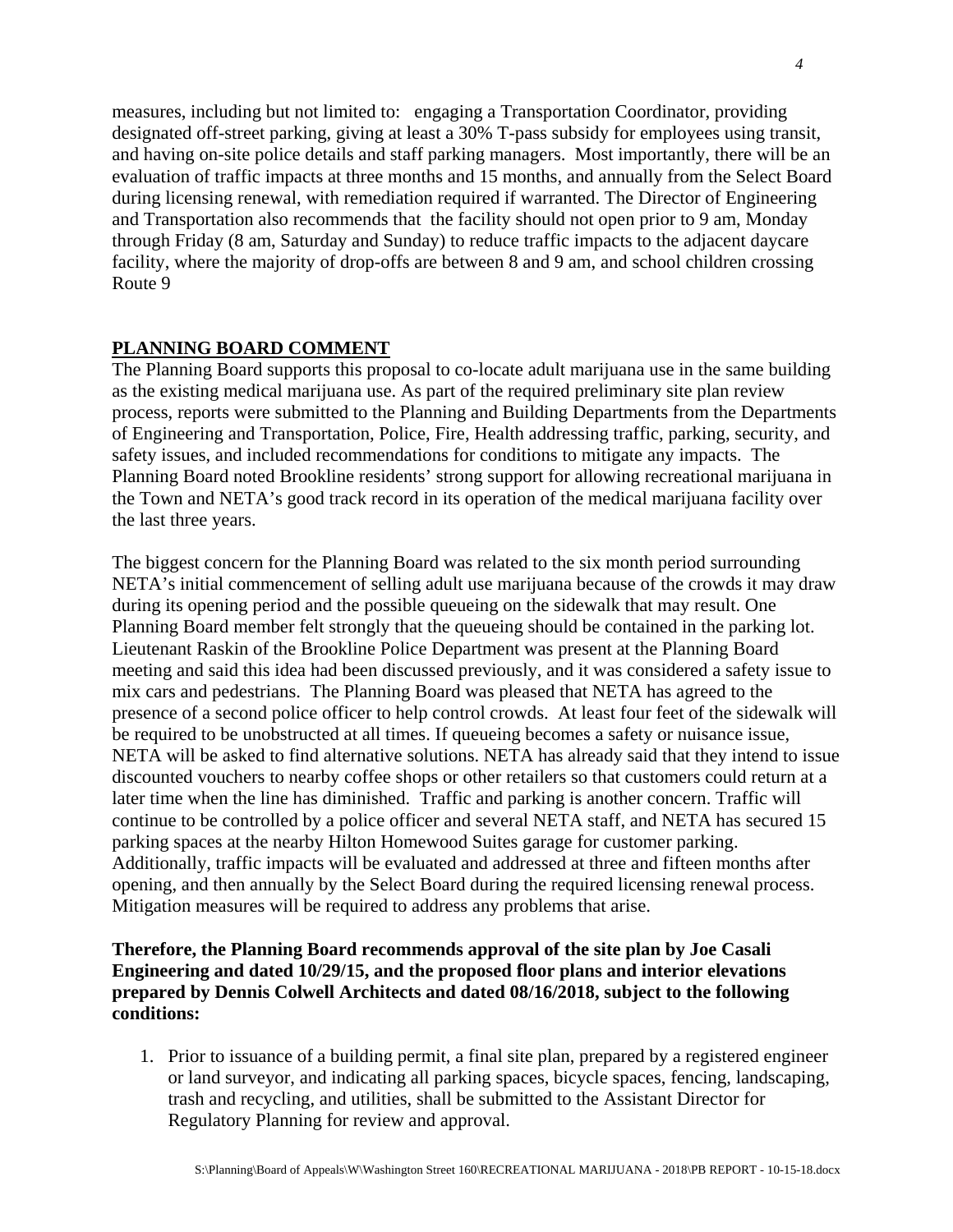- 2. Prior to issuance of a building permit, if exterior building modifications are proposed, final elevations, prepared by a registered architect, shall be submitted to the Assistant Director for Regulatory Planning for review and approval.
- 3. Prior to issuance of a building permit, plans for any alterations to the building's interior or exterior features shall be submitted to Preservation Commission staff for determination of applicability under the Town's Demolition Delay By-law.
- 4. Prior to issuance of a certificate of occupancy, the applicant shall submit a Transportation Demand Management Plan, subject to the review and approval of the Director of Transportation/Engineering and the Assistant Director for Regulatory Planning. The effectiveness of the TDM plan will be reviewed after a three month and 15 month period and during the annual licensing process by the Select Board. It shall also include a stipulation that at least a four foot width of sidewalk shall be unobstructed at all times.
- 5. If during the initial opening period of the facility, but no longer than six months, the Town determines that queueing on the public sidewalk has become a safety hazard or nuisance, the applicant shall meet with the relevant Town officials to identify and implement methods to eliminate any queueing on the sidewalk. Costs of same shall be borne by the applicant.
- 6. The facility shall not open earlier than 9 am, Mondays through Fridays, and 8 am Saturdays and Sundays, Any change to operational hours shall be subject to the Select Board, after input from the Director of Engineering and Transportation and Police Department.
- 7. All signage for the facility shall be approved by the Planning Board prior to installation and shall be removed in the event the entity ceases operations.
- 8. Prior to issuance of a certificate of occupancy, evidence of a valid license from the Select Board for a marijuana retailer shall be provided to the Building Commissioner.
- 9. The special permit is conditional upon the applicant maintaining a valid and current license or Certificate of Registration, as may be required, from the Select Board, the Massachusetts Department of Public Health, and the Massachusetts Cannabis control Commission.
- 10. Prior to issuance of a building permit, the applicant shall submit to the Building Commissioner to ensure conformance to the Board of Appeals decision: 1) a final site plan, stamped and signed by a registered land surveyor or engineer; 2) final floor plans and building elevations, stamped and signed by a registered architect, if there are any exterior changes; and 3) evidence the Board of Appeals decision has been recorded at the Registry of Deeds.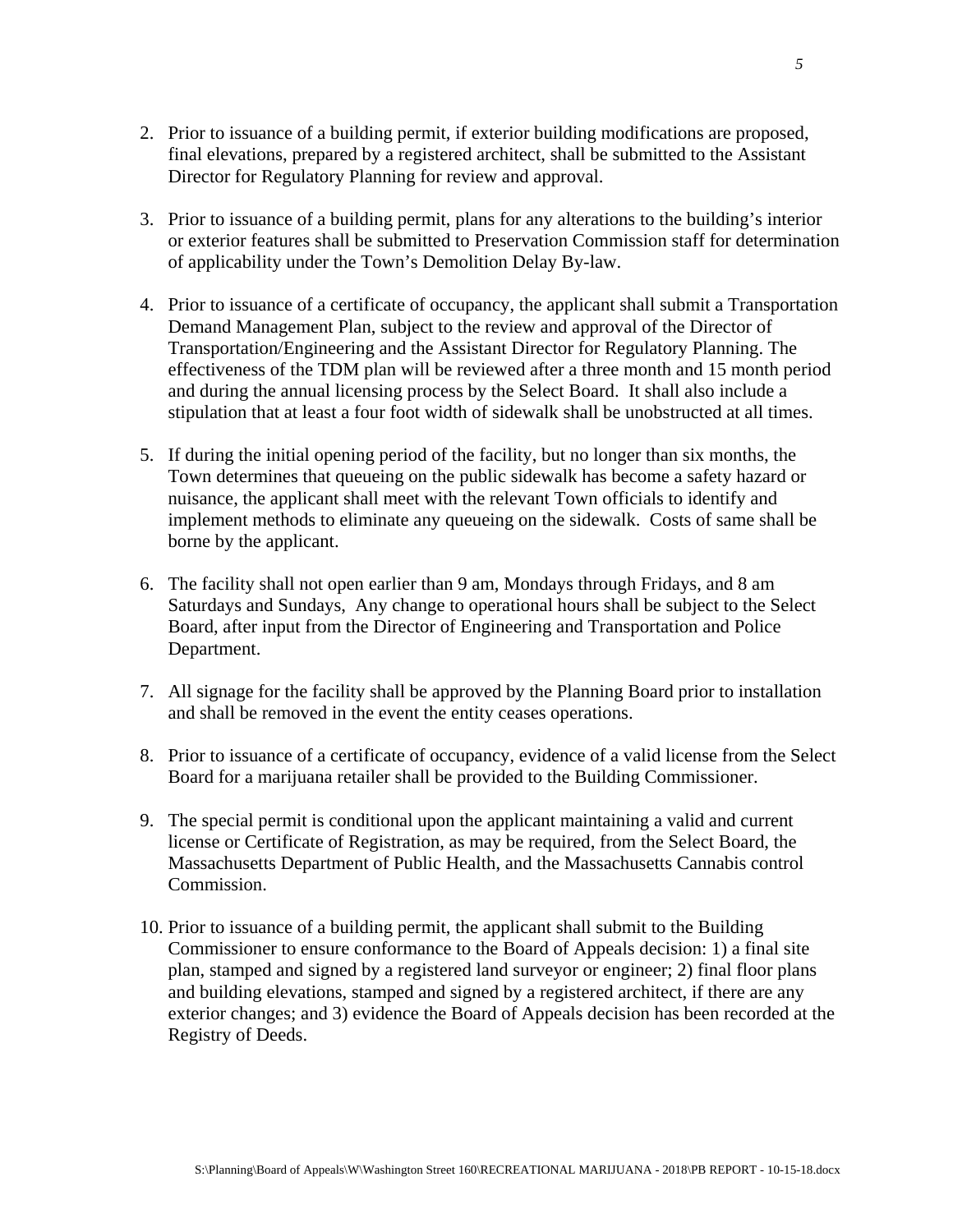

**Above**: Aerial view of 160 Washington Street

**Below**: View of 160 Washington Street from High Street/Boylston Street intersection.